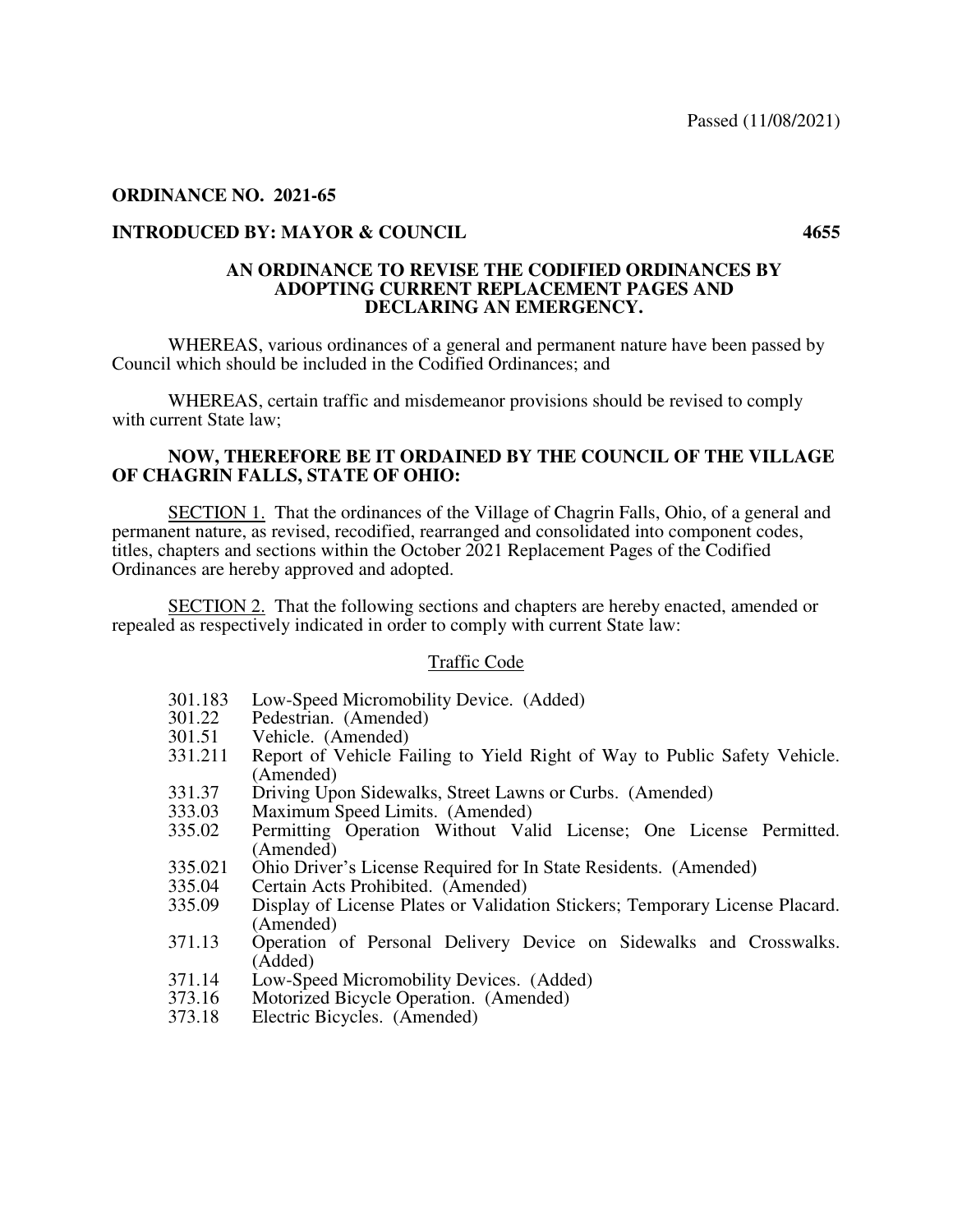#### General Offenses Code

- 501.99 Penalties for Misdemeanors. (Amended)<br>505.071 Cruelty to Companion Animals. (Amende
- 505.071 Cruelty to Companion Animals. (Amended)<br>509.07 Making False Alarms. (Amended)
- 509.07 Making False Alarms. (Amended)<br>513.01 Drug Abuse Control Definitions. (*A*
- 513.01 Drug Abuse Control Definitions. (Amended)<br>521.08 Littering and Deposit of Garbage, Rubbish, Ju
- 521.08 Littering and Deposit of Garbage, Rubbish, Junk, Etc. (Amended)<br>525.13 Interfering with Civil Rights. (Amended)
- 525.13 Interfering with Civil Rights. (Amended)<br>529.01 Liquor Control Definitions. (Amended)
- 529.01 Liquor Control Definitions. (Amended)<br>529.07 Open Container Prohibited. (Amended)
- 529.07 Open Container Prohibited. (Amended)<br>533.08 Procuring: Engagement in Sexual Activi
- 533.08 Procuring; Engagement in Sexual Activity for Hire. (Amended)<br>533.09 Soliciting. (Amended)
- Soliciting. (Amended)
- 533.091 Loitering to Engage in Solicitation. (Amended)<br>533.10 Prostitution. (Amended)
- 533.10 Prostitution. (Amended)<br>537.02 Vehicular Homicide and
- 537.02 Vehicular Homicide and Manslaughter. (Amended)<br>541.04 Criminal Mischief. (Amended)
- 541.04 Criminal Mischief. (Amended)<br>541.05 Criminal Trespass. (Amended)
- 541.05 Criminal Trespass. (Amended)<br>541.051 Ageravated Trespass. (Amende
- Aggravated Trespass. (Amended)
- 545.03 Property Exceptions as Felony Offense. (Amended)<br>545.09 Passing Bad Checks. (Amended)
- 545.09 Passing Bad Checks. (Amended)<br>549.02 Carrying Concealed Weapons. (1
- 549.02 Carrying Concealed Weapons. (Amended)<br>549.06 Unlawful Transactions in Weapons. (Amen
- Unlawful Transactions in Weapons. (Amended)

 SECTION 3. That the complete text of the sections listed above are set forth in full in the current replacement pages to the Codified Ordinances. Notice of adoption of each new section by reference to its title shall constitute sufficient publication of new matter contained therein.

 SECTION 4. That actions of this Council concerning and relating to the passage of this legislation were adopted in lawful meetings of this Council and that all deliberations of this Council and of any of its committees that resulted in such formal action were in compliance with all legal requirements, including Chapter 114 of the Codified Ordinances of the Village of Chagrin Falls.

SECTION 5. That in accordance with Section 113.01 of the Codified Ordinances of the Village of Chagrin Falls, public notice of this Ordinance shall be given by posting a copy thereof for not less than fifteen (15) days in the Village Hall.

 SECTION 6. That this Ordinance is declared to be an emergency measure necessary for the immediate preservation of the public peace, property, health and safety of the Village and for the further reason that this Ordinance must be immediately effective so that the Village can administer and enforce traffic offenses and general offenses consistent with the Ohio Revised Code provisions at the earliest time possible; wherefore, provided it receives two-thirds (2/3) of the votes of all members elected to Council, this Ordinance shall be in full force and effect from and immediately upon its passage by this Council and approval by the Mayor; otherwise, it shall take effect and be in force after the earliest period allowed by law.